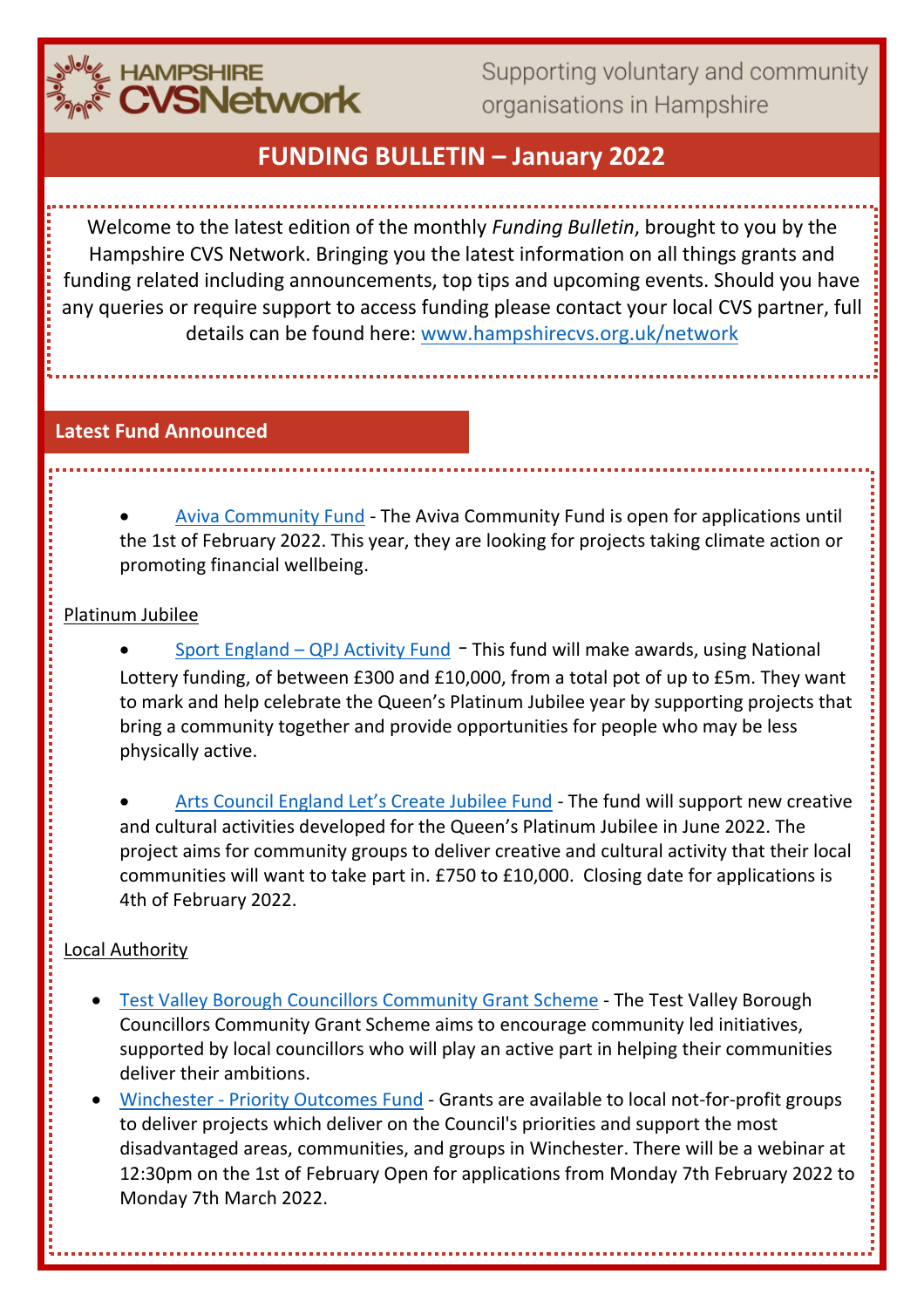### Match Funding

• TheBigGive – [Green Match Fund](https://www.thebiggive.org.uk/s/green-match-fund) - The Green Match Fund is a match funding campaign for charities that are working on environmental issues as part of their core mission. Applications need to be in by Friday the 25th of February.

• Crowdmatch – [Community Business Crowdfunder](https://www.powertochange.org.uk/our-work/our-programmes/crowdmatch/) - For every £1 you raise through Crowdfunder, Power to Change will match-fund each £1, to a maximum of £10,000. This programme will support community businesses, whether it's for launching new ideas to help your neighbourhood, help meet increased demand, save a community space, or help bridge a funding gap.

• [National Emergencies Trust Local Action Fund](https://www.crowdfunder.co.uk/local-action-fund) - Crowdfunder and the National Emergencies Trust have teamed up to make more than £1.2m match funding available to help voluntary and community organisations in the UK overcome the effects of the pandemic.

### **Open Funds by Category**

• [Andrew Lloyd Webber Foundation](http://www.andrewlloydwebberfoundation.com/) - Funding is available to not-for-profit organisations, including charities, companies, and community trusts, for projects in the areas of culture and the arts that make a real and ongoing difference to people's lives in the UK. The deadline for stage one applications is 28 February 2022 (midnight). Organisations are advised to apply as soon as possible.

# **HEALTH & SOCIAL WELFARE**

**ARTS, CULTURE & HERITAGE**

• HiWCF – [Including Communities](https://www.hiwcf.org.uk/grant/including-communities/) - One-off or strategic grants of up to 3 years, ranging from £1,000 to £15,000, to support community-based organisations working to improve the lives of people throughout Hampshire, particularly those who are disadvantaged at multiple levels or through multiple facets of their lives.

• [Vinci UK Foundation Grants](https://vinci-uk-foundation.co.uk/your-project/criteria/) - Grants are available for innovative projects across the UK and Ireland which tackle one or more of the Foundation's areas in the fight against social exclusion: access to employment, insertion through housing, inclusive mobility and building better communities.

• [Arthur Bate Fund](https://www.pohwer.net/arthur-bate-fund) - The Arthur Bate Fund is a fund created by POhWER to continue Arthur's legacy by supporting individuals to contribute to the voluntary sector as a volunteer or trustee, especially in advocacy and peer support. Also supporting Voluntary sector groups or organisations to engage more people especially in advocacy and peer support. Closing date: 31st January 2022.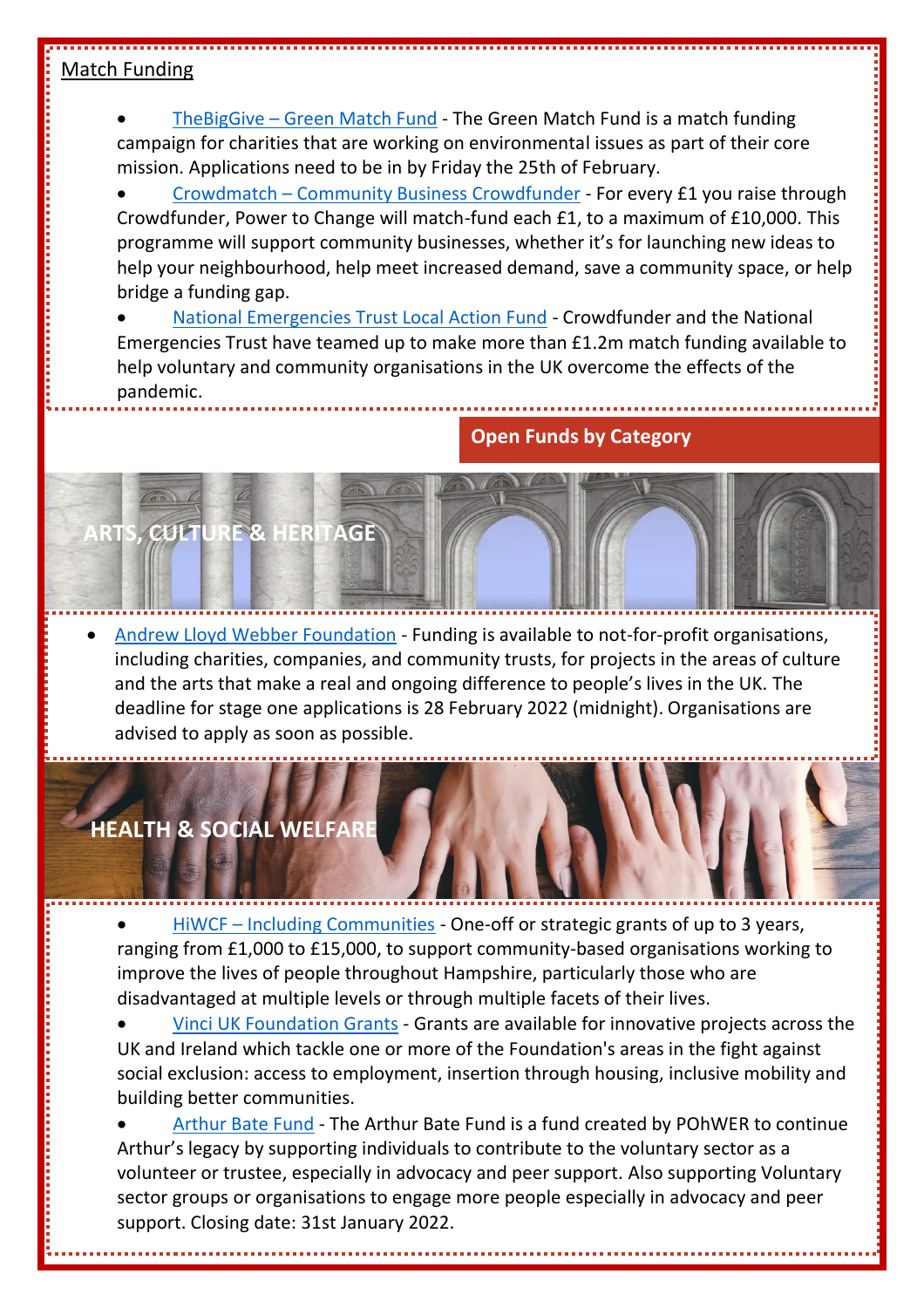### **ENVIRONMENT**

• [England Woodland Creation Partnerships \(WCP\) Grants](https://www.gov.uk/government/publications/england-woodland-creation-partnerships-grants-and-advice-table) - Grants, incentives and other support are available for woodland creation by farmers, landowners/managers and community groups, as part of the England Woodland Creation Partnerships.

**CHILDREN & YOUNG PEOPLE**

• [The True](https://www.truecolourstrust.org.uk/small-grants-uk/) Colours Trust - This programme is designed to support excellent local organisations and projects that work with: disabled children and young people; children and young people with life-limiting conditions; and their families. It provides grants of up to £10,000, although many grants are smaller than this. The programme is open to applications at any time.

### **COMMUNITY DEVELOPMENT**

• The [Leathersellers](https://leathersellers.co.uk/small-grants-programme/?mc_cid=017facb5eb&mc_eid=cdb02a385b)' Company - To provide assistance to vulnerable people in their community in geographical areas of deprivation (within the UK). Organisations with an annual income of under £200,000 are eligible.

- [Social Enterprise Support Fund](https://socialenterprisesupportfund.org.uk/) Essential financial support for social enterprises recovering from COVID-19. Applications open Monday 28th February. Provides grants to help social enterprises rebuild from COVID-19. Established in partnership by The National Lottery Community Fund and five social enterprise support agencies.
- **[Screwfix Foundation](https://www.screwfix.com/help/screwfixfoundation/) Grants are available to UK registered charities for projects** that fix, repair, maintain and improve properties and community facilities for those in need across the UK.
- [B&Q Foundation](https://www.neighbourly.com/BandQFoundation) Helping to create better, safer places for the people in the community who need them most. They support UK registered charities with a combination of grants, volunteering time and home improvement resources.